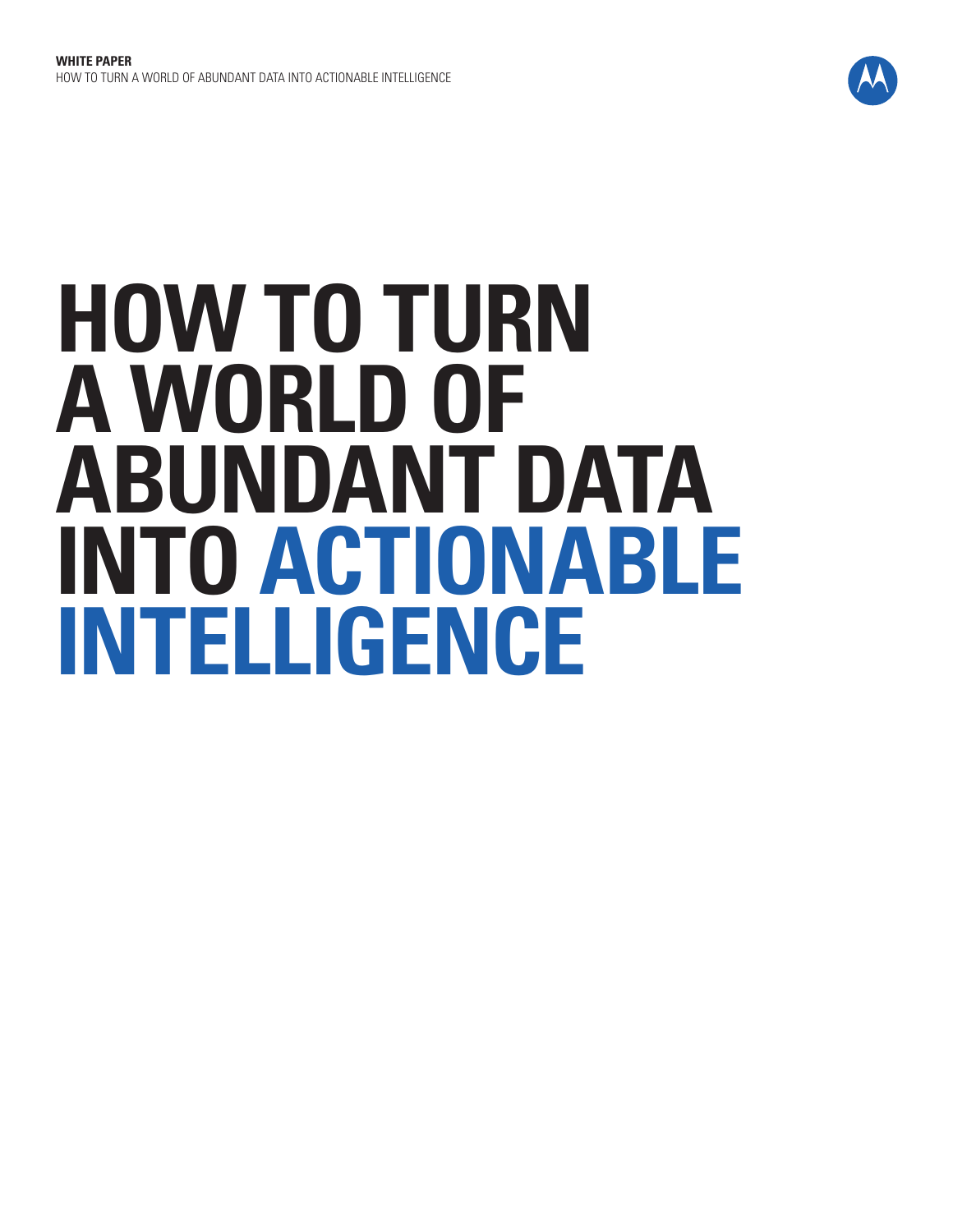

# **HOW TO TURN A WORLD OF ABUNDANT DATA INTO ACTIONABLE INTELLIGENCE**

Data is streaming into government from virtually unlimited sources. Smartphones, social media, video cameras, sensors and alarms are giving public safety agencies the ability to see, hear and do more with less. Yet this abundance of information comes with an enormous challenge: how do agencies operationalize all the data that surrounds them?

Whether citizen multimedia messages or 9-1-1 calls, radio traffic or video feeds, police departments across the country are seeking smarter ways to capture, correlate and share all this information – and turn it into usable and actionable intelligence.

Rather than relying on paper reports and disjointed databases, real-time technology is helping law enforcement see a wealth of integrated information with just a few clicks. Instead of spending days or weeks combing through files, police can access the information they need instantly.

In New York City for example, this means 120 million city criminal complaints; arrests and 911 call records dating back a decade; five million criminal records and parole files maintained by the state; and more than 31 million records of crime committed nationwide.1

**REAL-TIME TECHNOLOGY INSTANTLY ACCESS HELPS NEW YORK POLICE** 

**120 MILLION**

**31 MILLION**

**RECORDS**

**NATIONWIDE CRIMES**

**5 MILLION**

**CRIMINAL** 

**CRIMINAL COMPLAINTS**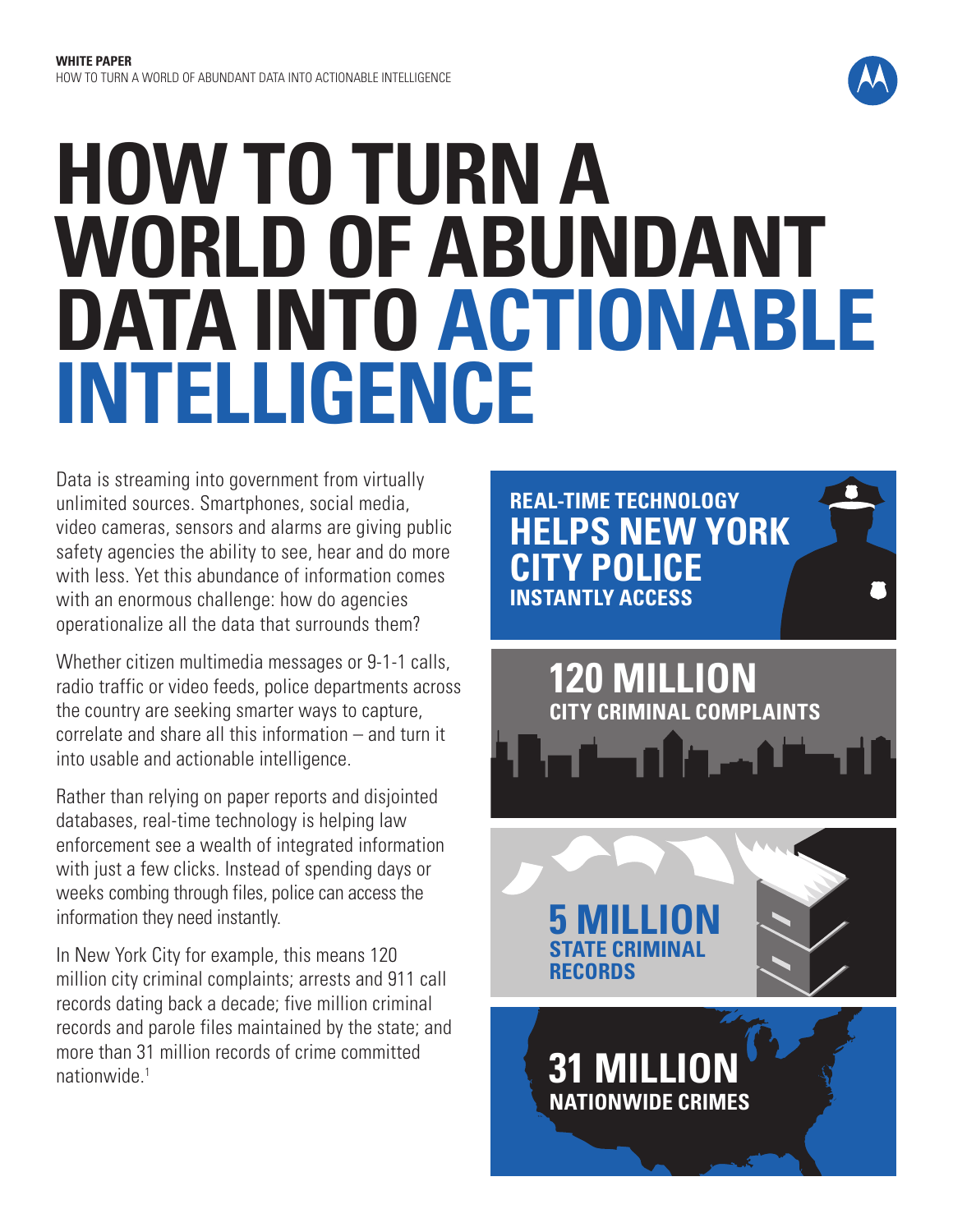## **VOICE. VIDEO. DATA.**

#### **INTEGRATING STREAMS OF INFORMATION TO PRODUCE SMARTER POLICING**

The key for public safety agencies is to have a solution in place that brings together information from multiple data sources making it actionable, such as: mobile and fixed video, sensors, weather, social media, personnel location, assets as well as CAD and records to process and analyze information, thereby delivering one, real-time operational view.

Video inputs. Incident and criminal complaints. Arrest records and photographs. National crime databases. 9-1-1 call records and more. All this data – which resides in separate databases – can be integrated for law enforcement in seconds instead of hours or even days.



What's more, advanced video analytics and sensors that anticipate crowd formations and detects gunshots delivers an additional layer of intelligence. Advanced analytics integrates with the records and databases an agency already has – from parole to national crime records to court records and evidence management. Now when a crowd forms in a high crime area or a gun is fired in a sprawling city park, advanced analytics equips police with the relevant intelligence they need to be more proactive.

By integrating multiple streams of data and multimedia into one unified view, a badged officer in front of monitors can support first responders in the field as an incident develops. Both the technology and applications are giving that officer timely access to information from a myriad of sources to help the responder confront the situation and solve the crime quickly.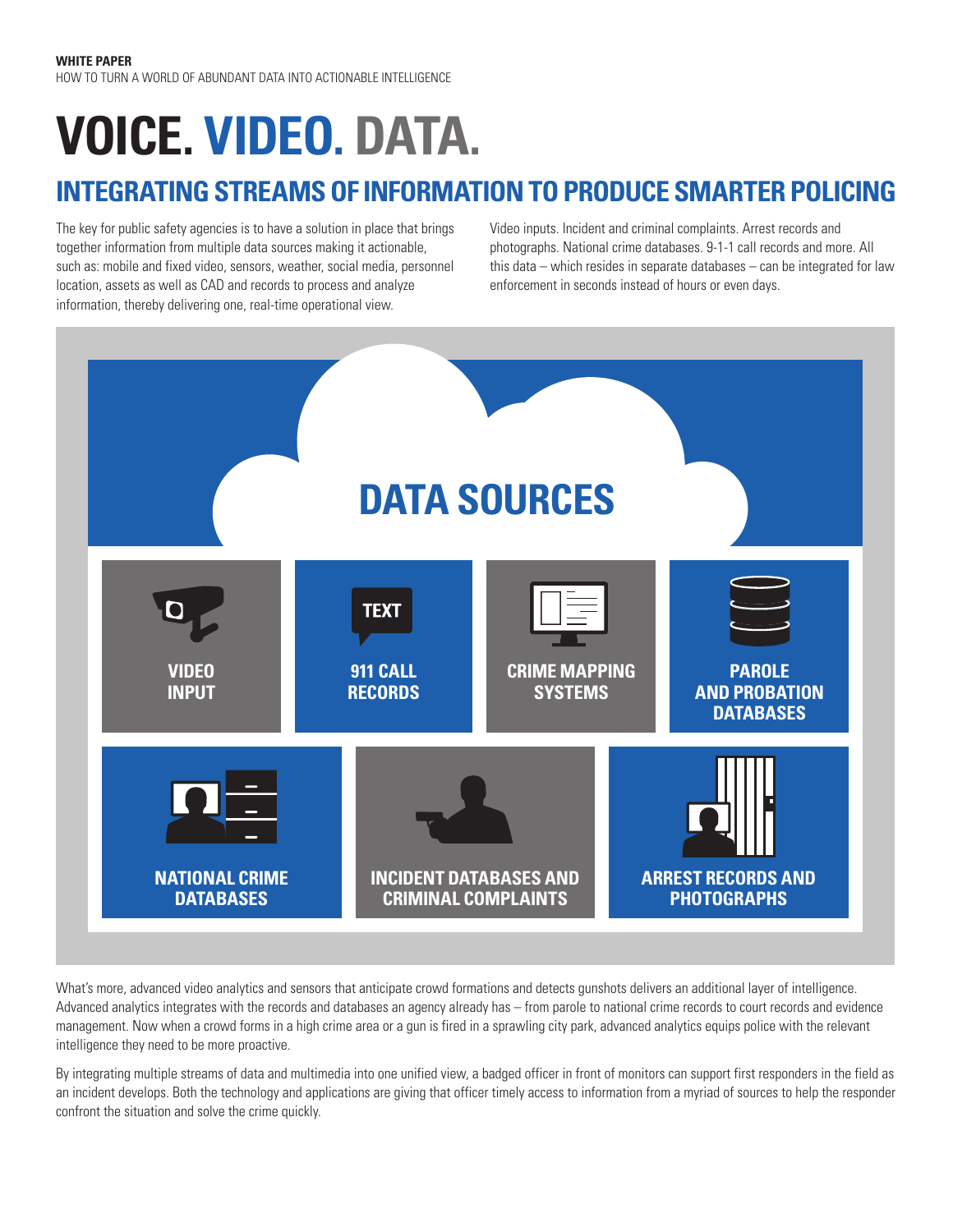## **USE RELEVANT DATA TO ACHIEVE MAJOR OBJECTIVES**

#### **OBJECTIVE 1 POLICE MORE OF THE CITY WITH THE SAME RESOURCES AND DRIVE DOWN CRIME**

Wireless video networks and applications are empowering law enforcement worldwide. They deliver two-way streaming video. High-speed access to images and data. Coordination and correlation of public and private video security cameras and networks. And immediate access to real-time video of incidents as they unfold.

Agencies are monitoring their communities around the clock. Commercial districts, neighborhoods, high-risk areas, crowded public events, dangerous intersections, public transit vehicles, municipal buildings and more – now they can watch them all when they're not there. When a problem is detected, officers can be dispatched immediately, helping to shorten response time, maximize crime-solving and deploy resources effectively.

#### **OBJECTIVE 2 REDUCE TIME SPENT ON INVESTIGATIONS**

Police are gathering relevant information and delivering it directly to their officers on patrol. They are using integrated information, available 24/7/365, to provide investigative support. Comprehensive and up-to-date information is being sent to detectives instantly on scene to help them identify patterns, eliminate extra steps, reduce time and strengthen their investigation of the crime.

#### **OBJECTIVE 3 INCREASE CONVICTION RATES**

By aggregating multiple data sources such as wireless real-time video, public safety agencies are preventing crime and putting criminals behind bars. In Chicago, a network of public and private surveillance cameras has led to more than 5,500 arrests since 2006.<sup>2</sup> The video record that deters a crime does double duty as serious evidence in court. In fact, when an incident is captured on video, 90 percent of defendant cases plead out.<sup>3</sup>

#### **OBJECTIVE 4 INCREASE CLOSURE RATES**

By having these additional data points at their fingertips, police have the information they need to solve crimes effectively and expediently.



#### **SURVEILLANCE CAMERAS LED TO OVER IN CHICAGO 5,500 ARRESTS**

**OF DEFENDANT CASES PLEAD OUT WHEN CRIME 90% IS CAPTURED ON VIDEO**

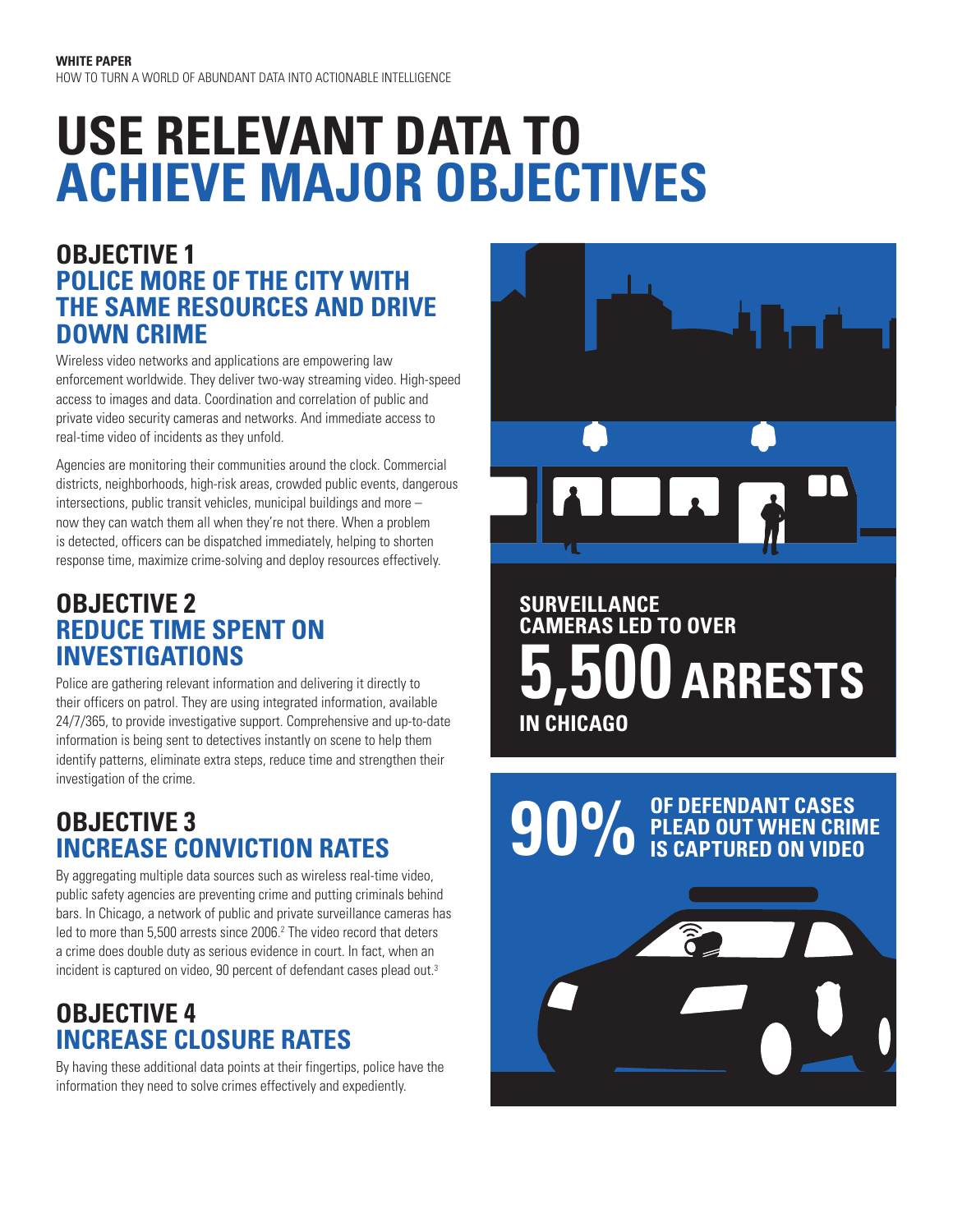HOW TO TURN A WORLD OF ABUNDANT DATA INTO ACTIONABLE INTELLIGENCE

## **INTELLIGENCE-LED PUBLIC SAFETY SOLUTIONS HELPING SOLVE AND PREVENT CRIME IN REAL TIME**

#### **NORTHEASTERN CITY OF APPROXIMATELY 1.5 MILLION**



Implemented an Intelligence-Led Public Safety concept utilizing the Real-Time Intelligence Client to increase situational awareness and direct deployment. Analysts from a Real-Time Crime Center (RTCC) see every incoming 911 call and pull up video images from crime scenes immediately. When officers respond, the Real-Time Crime Center already has video footage that shows which way a perpetrator ran or what a shooter looked like. This speeds response and gives officers a head start before they arrive on scene.

#### **SOUTHWESTERN CITY OF APPROXIMATELY 2 MILLION**



Intelligence-Led Public Safety solutions are used to expediently capture and provide field officers and investigators with instant, comprehensive information to help identify suspects, crime patterns and prevent emerging crime. During the commission of a heinous crime, investigators used Intelligence-Led Public Safety solutions to obtain substantial information on suspects, including pictures, addresses and other identifiers. This resulted in the apprehension, arrest and prevention of other crimes by these violent offenders.

#### **EAST COAST CITY OF APPROXIMATELY 600,000**



Developed an Intelligence-Led Public Safety concept as the nerve cell for police operations, with computer displays of busy intersections, incoming 911 calls and city maps. When a major crime breaks, intelligence operators instantly communicate what they see on the screens to officers dispatched to the incident. For example, after intelligence operators witnessed a shooting on a video feed, they relayed details about the gunman, including his exact location, to responding officers.

#### **WESTERN CITY OF APPROXIMATELY 85,000**



Linked with thousands of private and government-owned cameras to put more digital eyes on the streets. Their Intelligence-Led Public Safety concept gives officers instant access to integrated databases and video feeds. Software at the operations center also includes license plate reading and facial-recognition technology, and allows them to tap into criminal histories for suspects and city addresses. Officers receive data enroute to an incident and continual updates once they arrive.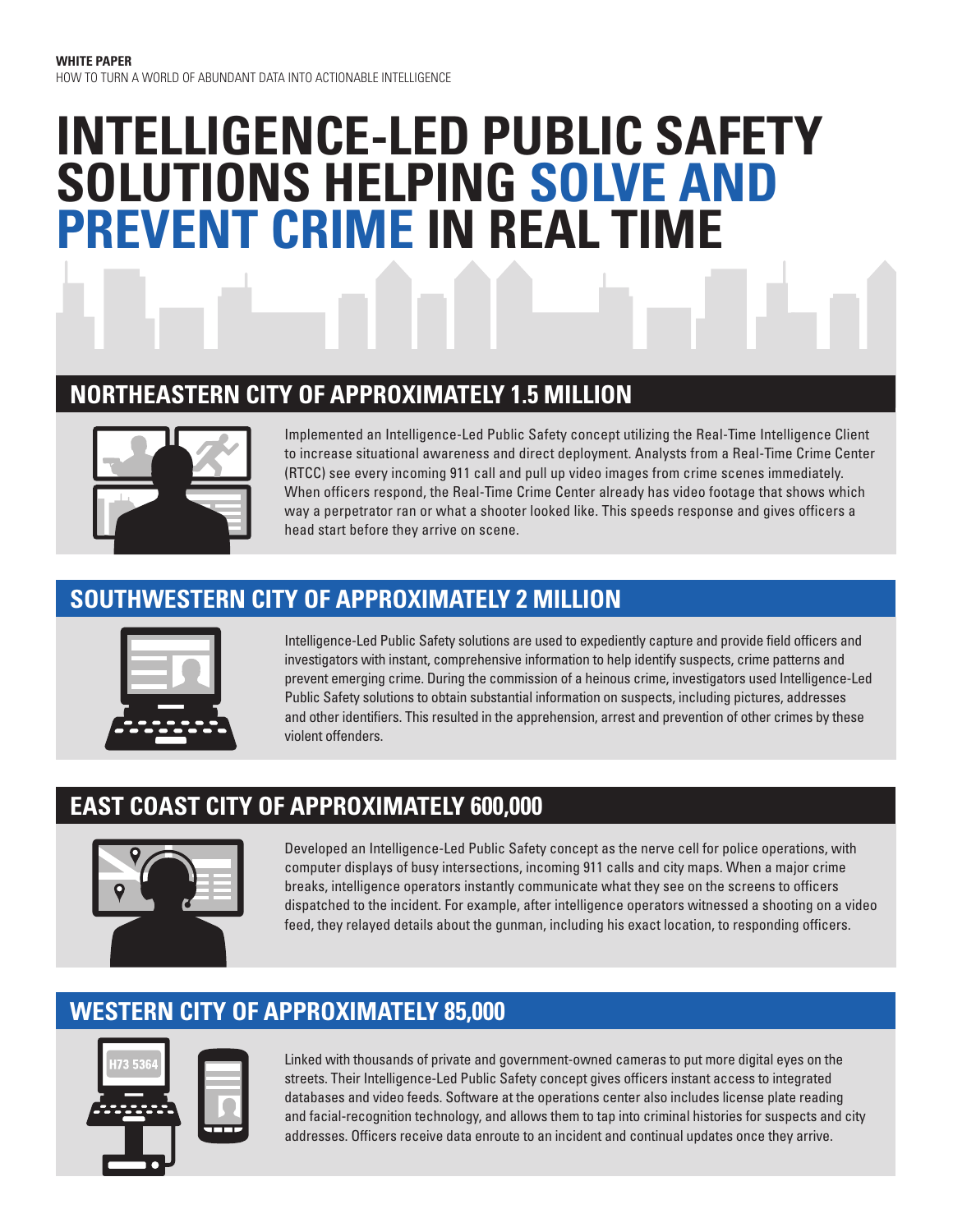## **STAY A STEP AHEAD OF CRIME HERE'S HOW TO START**

For most police departments, the focus and field of expertise is crime-fighting and crime prevention, not implementing and managing technology. How can your agency straddle these two realities? Solve immediate needs while simultaneously preparing for the future? Leverage existing technology and benefit from the latest systems and applications to stay a step ahead of criminals?

Does your department have the internal resources – long-term strategy, technological expertise, technical staff and sufficient budget – to plan, implement and manage the right solution?

#### **MAKE SKILLFUL PLANNING YOUR FIRST PRIORITY**

Planning is the springboard to help your agency utilize existing technology and foster intelligence-led policing to better enable your organizational goals. It's essential to assess and develop the right technology solution and budgetary roadmap for your agency. Begin by looking at each stakeholder and consider how you will secure critical buy-in for your technology. Which agencies and jurisdictions will you be working with and how aligned are their needs? How can you use the technology and capabilities you already have in-house?

Think about how you are using multimedia data today. Are you optimizing your technology investments? If you have a video wall, for example, are you using it dynamically or statically after a crime has been committed? Consider other types of analytics that handle everyday monitoring and only present video or generate an alarm when something unusual is detected – such as abandoned luggage or a vehicle in a restricted area. These analytics let your agency proactively respond without overwhelming personnel.

#### **PUT NEW AND EXISTING TECHNOLOGY TO WORK**

A number of public safety agencies have begun making investments in Intelligence-Led Public Safety solutions within their Real-Time Crime Centers to put all the data to work for them. If proper planning is done upfront, they can be built to receive information from multiple data sources, process them with real-time analytics and deliver one operational view.

Planning ahead and making the right choices means your investment is part of a longer-term strategic vision for continuous improvement – not technological obsolescence. Assessing your situation objectively and drilling down, from concept to plan, enables you to prove the value of your new or refreshed technology and manage resources efficiently.



#### **TURN DIVERSE DATA INTO TARGETED RESPONSE**

Proactive and predictive policing is the wave of the future, here today. Seventy percent of police departments are already using some form of predictive policing, and ninety percent plan to increase their use over the next five years.4 As they do, they must operationalize all the information streaming in.

By implementing Intelligence-Led Public Safety solutions that build on current infrastructure and integrate outside sources, law enforcement can move from reacting at a moment's notice to responding based on intelligent predictions and targeted counteractions. When they shift their focus to information-based prevention and better optimization of resources, departments are able to do more with less – without compromising the safety of citizens or personnel.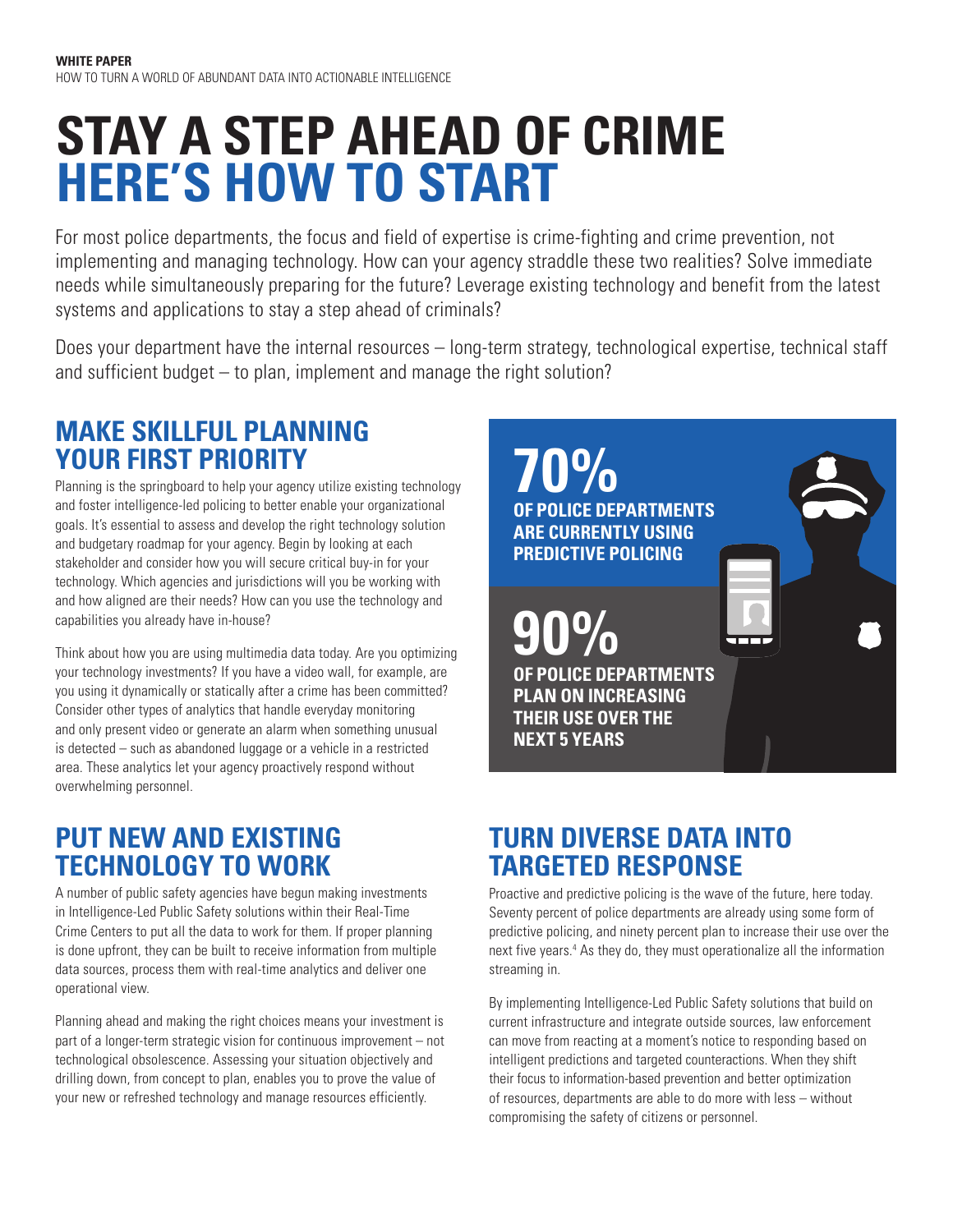### **EXPERIENCED PARTNER TO BRING IT TOGETHER**

All the data in the world is only as powerful as those who know how to decipher and distribute it. That's why it is important to work with a partner who intimately understands the needs of public safety and specializes in using your existing technology to integrate data from across the government enterprise.

We can help you apply analyses to turn information into actionable intelligence, make information accessible to the people who need it most and make more informed decisions. Together we can work to increase situational awareness for first responders, shorten response time, prevent crime, aid investigations – and ultimately create safer cities and thriving communities.



#### **SOURCES**

- 1. "Stopping Crime in Real Time", The Police Chief, September 2006
- 2. "Video Camera Networks Link Real-Time Partners in Crime-Solving", Government Technology, Feb. 1, 2012
- 3. "The Impact of Video Evidence on Modern Policing", IACP 2005, page 26
- 4. "Critical Issues in Policing Series: How Are Innovations in Technology Transforming Policing?" Police Executive Research Forum, January 2012